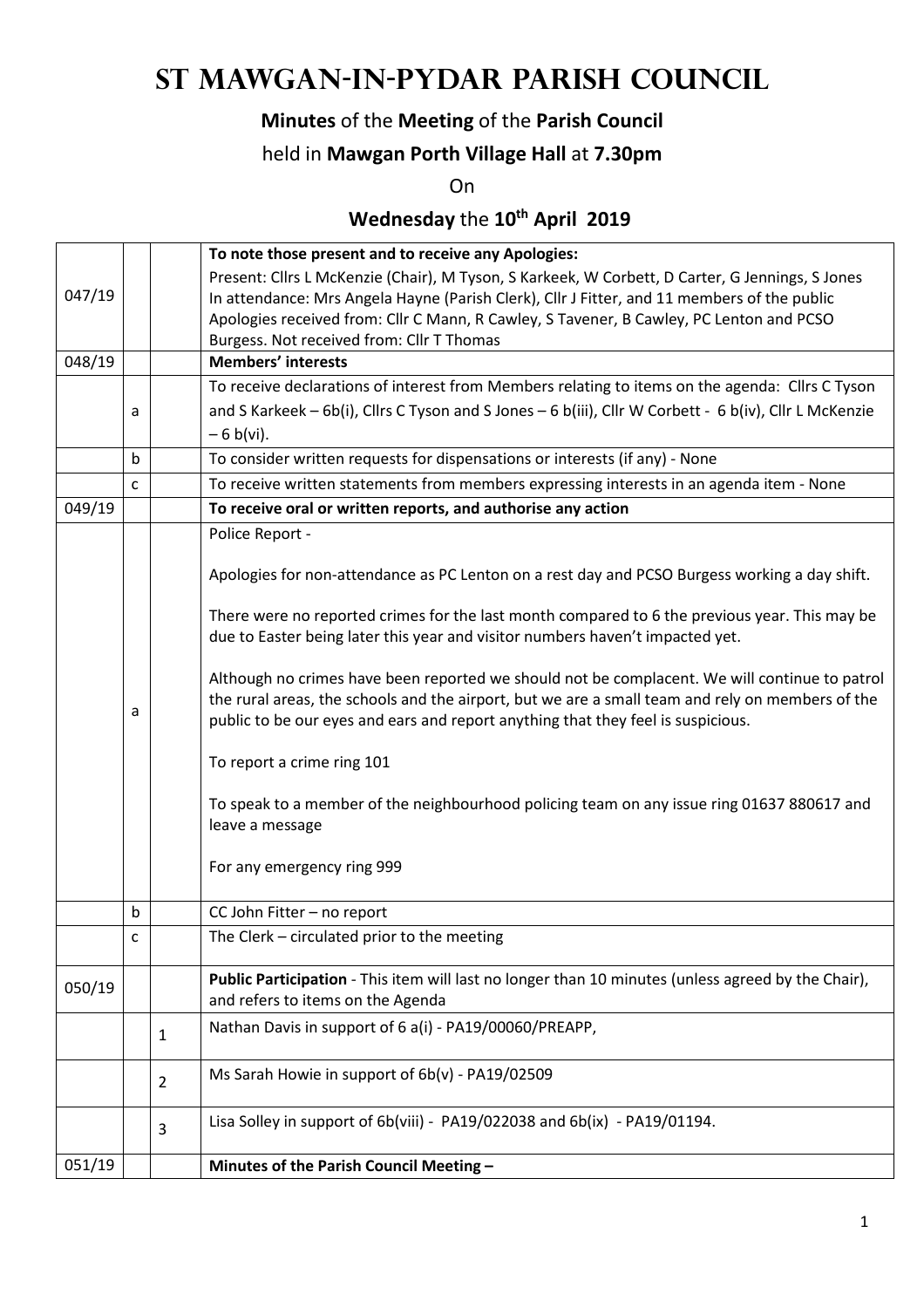|        |                                                                                                |              | To Resolve that the Minutes of the meeting held on 13 <sup>th</sup> March 2019 are an accurate record and               |  |  |  |  |
|--------|------------------------------------------------------------------------------------------------|--------------|-------------------------------------------------------------------------------------------------------------------------|--|--|--|--|
|        |                                                                                                |              | duly signed by the Chair. Proposed by Cllr W Corbett and seconded by Cllr C Tyson and resolved                          |  |  |  |  |
|        |                                                                                                |              | to accept.                                                                                                              |  |  |  |  |
| 052/19 |                                                                                                |              | <b>PLANNING</b>                                                                                                         |  |  |  |  |
|        | a                                                                                              |              | Pre-App Consultation - in accordance with CC Pre-Application Protocol for Local Councils                                |  |  |  |  |
|        |                                                                                                |              | PA19/00060/PREAPP. Applicant Dominic & Katherine Luxton. Proposal: to discuss pre-                                      |  |  |  |  |
|        |                                                                                                | Ť            | application advice given by CC Development Officer for proposed replacement dwelling.                                   |  |  |  |  |
|        |                                                                                                |              | Location: Wayside Mawgan Porth. Noted.                                                                                  |  |  |  |  |
|        | b                                                                                              |              | Planning - new applications - to discuss and decide on response to Cornwall Council                                     |  |  |  |  |
|        |                                                                                                |              | Cllrs C Tyson and S Karkeek left the room at this juncture                                                              |  |  |  |  |
|        | PA19/00965. Applicant Mr Jon Cooper. Proposal Construction of extensions and alterations, plus |              |                                                                                                                         |  |  |  |  |
|        |                                                                                                | ÷            | detached garage. Location: Hylton Lanvean St Mawgan. Deferred from March. Proposed by Cllr                              |  |  |  |  |
|        |                                                                                                |              | W Corbett and seconded by Cllr D Carter and resolved that the PC is unable to support this                              |  |  |  |  |
|        | proposal until such time as the issues raised by the conservation officer have been resolved.  |              |                                                                                                                         |  |  |  |  |
|        |                                                                                                |              | Cllrs C Tyson and S Karkeek returned to the room                                                                        |  |  |  |  |
|        |                                                                                                |              | PA19/01468. Applicant Mr Steve Tavener Sun Haven Valley Ltd. Proposal: Use of land for the                              |  |  |  |  |
|        |                                                                                                |              | stationing of 15 static holiday caravans and 15 holiday lodges, provision of access and car parking                     |  |  |  |  |
|        |                                                                                                | ii           | (re-submission of Application No. PA17/09687). Location: Land East of Sun Haven Valley Caravan                          |  |  |  |  |
|        |                                                                                                |              | Park Mawgan Porth. Deferred from March. Proposed by Cllr D Carter and seconded by Cllr G                                |  |  |  |  |
|        |                                                                                                |              | Jennings and it was resolved to defer comment until judgment in the judicial review of                                  |  |  |  |  |
|        |                                                                                                |              | PA17/09687 has been handed down.                                                                                        |  |  |  |  |
|        |                                                                                                |              | Cllrs S Jones and C Tyson left the room at this juncture                                                                |  |  |  |  |
|        |                                                                                                |              | PA18/09327. Applicant: Mr A Williams. Proposal: Outline planning permission with some matters                           |  |  |  |  |
|        |                                                                                                |              | reserved for residential development up to 3 houses (inc Affordable Housing) Location: The Shed                         |  |  |  |  |
|        |                                                                                                | iii          | Ox Lane St Mawgan TR8 4EU. Deferred from March. The PC's position, following consultation                               |  |  |  |  |
|        |                                                                                                |              | with the Affordable Housing Team, is that insufficient information currently exists to assess this                      |  |  |  |  |
|        |                                                                                                |              | revised proposal properly therefore Cllr W Corbett proposed and Cllr D Carter seconded and it<br>was resolved to defer. |  |  |  |  |
|        | Cllrs S Jones and C Tyson returned to the room. Cllr W Corbett left the room at this juncture  |              |                                                                                                                         |  |  |  |  |
|        |                                                                                                |              | PA19/02174. Applicant: Mr Nick Robertson. Proposal: Construction of a carport / garage.                                 |  |  |  |  |
|        |                                                                                                | iv           | Location: Polgreen Manor Polgreen St Mawgan. Proposed by G Jennings and seconded by C                                   |  |  |  |  |
|        | Tyson and resolved no objection.                                                               |              |                                                                                                                         |  |  |  |  |
|        |                                                                                                |              | Cllr W Corbett returned to the room                                                                                     |  |  |  |  |
|        |                                                                                                |              | PA19/02509. Applicant: Ms Sarah Howie. Proposal: Application for Outline Planning Permission                            |  |  |  |  |
|        |                                                                                                |              | with all matters reserved for the Construction of four dwellings (including two affordable                              |  |  |  |  |
|        |                                                                                                | $\mathsf{v}$ | dwellings). Location: Land North East of The Lodge Trevenna Cross St Mawgan Newquay.                                    |  |  |  |  |
|        |                                                                                                |              | Proposed by Cllr W Corbett and seconded by Cllr D Carter and it was resolved that the PC                                |  |  |  |  |
|        |                                                                                                |              | reserves its position on this application pending a consultation response from the Affordable<br>Housing Team.          |  |  |  |  |
|        |                                                                                                |              | Cllr L McKenzie left the room at this juncture                                                                          |  |  |  |  |
|        |                                                                                                |              | PA19/01363. Applicant: Mr Jim Barlow Merlin Golf Club. Proposal: Proposed construction of ten                           |  |  |  |  |
|        |                                                                                                | vi           | holiday units. Location: Merlin Golf Club Access to Merlin Golf Club Mawgan Porth. Cllr W                               |  |  |  |  |
|        |                                                                                                |              | Corbett proposed and Cllr S Karkeek seconded and it was resolved to defer comment until May in                          |  |  |  |  |
|        |                                                                                                |              | order that the PC can speak with the Planning Case Officer.                                                             |  |  |  |  |
|        |                                                                                                |              | Cllr L McKenzie returned to the room                                                                                    |  |  |  |  |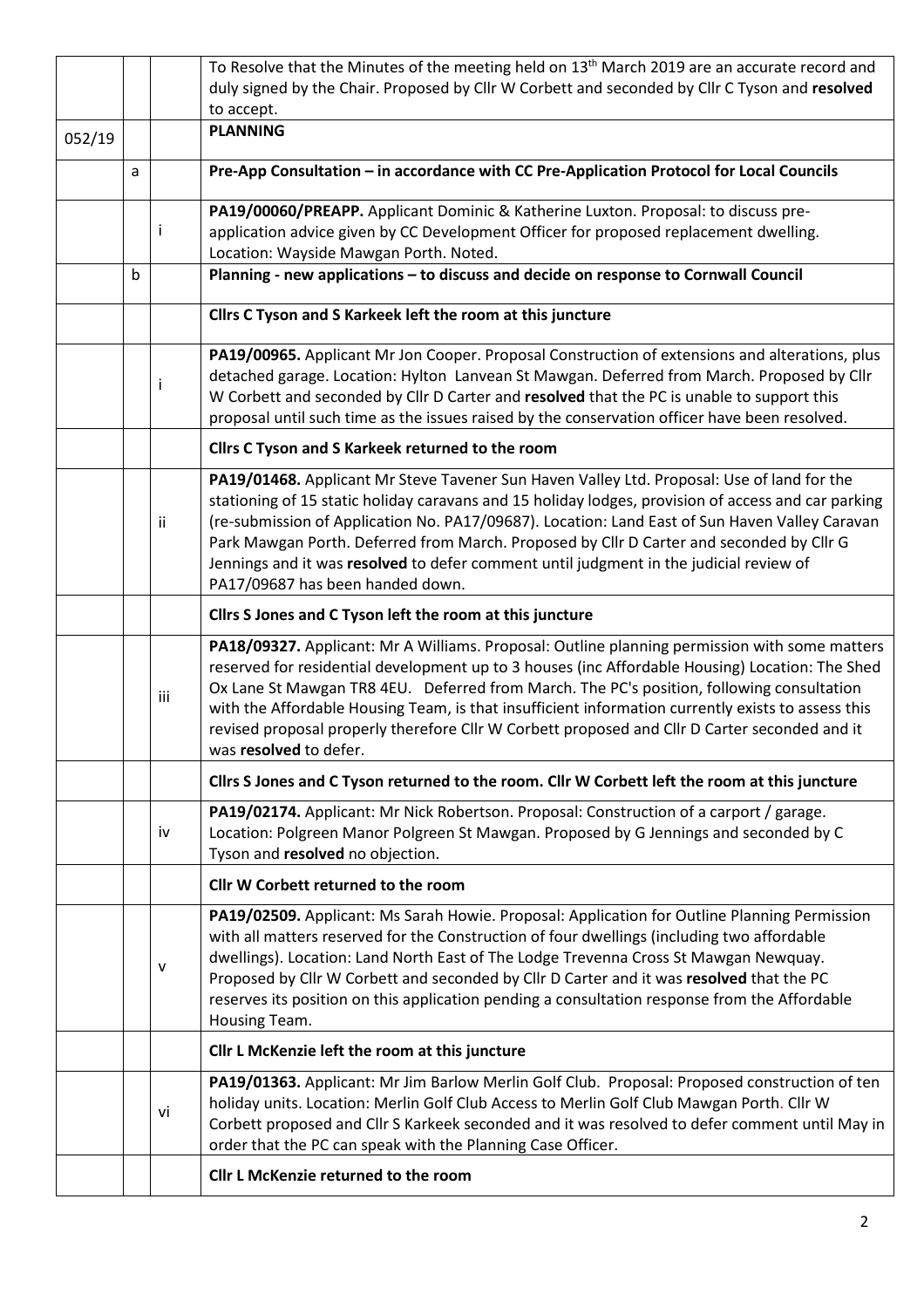|        |              |                    | PA19/02162. Applicant: Mr & Mrs J and M Cockburn. Proposal: Demolition of existing dwelling          |  |  |  |  |  |
|--------|--------------|--------------------|------------------------------------------------------------------------------------------------------|--|--|--|--|--|
|        |              | vii                | and replacement with new dwelling. Location: Chyryn Access to Pirates Perch Trenance Mawgan          |  |  |  |  |  |
|        |              |                    | Porth. Proposed by W Corbett and seconded by Cllr C Tyson and it was resolved no objection. Cllr     |  |  |  |  |  |
|        |              |                    | S Jones abstained.                                                                                   |  |  |  |  |  |
|        |              |                    | PA19/02038 Applicant: Mr And Mrs McCutcheon. Proposal: Redevelopment of site with                    |  |  |  |  |  |
|        |              | viii               | replacement dwelling. Location: Green Hedges Trenance Mawgan Porth. Proposed by Cllr S               |  |  |  |  |  |
|        |              |                    | Karkeek and seconded by Cllr C Tyson and it was resolved no objection.                               |  |  |  |  |  |
|        |              |                    | PA19/01194. Applicant: Mr W Finnemore. Proposal: Erection of residential lodge. Location: Land       |  |  |  |  |  |
|        |              | ix                 | to the North West of Church Close Trevarrian TR8 4AQ. Proposed by Cllr W Corbett and seconded        |  |  |  |  |  |
|        |              |                    | by Cllr D Carter and it was resolved to object.                                                      |  |  |  |  |  |
|        |              |                    | PA19/02838. Applicant Mr Elliot Walker. Proposal: Works to trees covered by a Tree                   |  |  |  |  |  |
|        |              | $\pmb{\mathsf{X}}$ | Preservation Order, namely pollard tree T1 sweet chestnut. Location: St Josephs St Mawgan.           |  |  |  |  |  |
|        |              |                    | Proposed by Cllr W Corbett and seconded by Cllr G Jennings and it was resolved to defer to the       |  |  |  |  |  |
|        |              |                    | judgement of the CC Tree Officer.                                                                    |  |  |  |  |  |
|        | $\mathsf{C}$ |                    | To consider planning applications received before meeting:                                           |  |  |  |  |  |
|        |              |                    | PA19/02558. Applicant Mrs L Petersen. Proposal: Certificate of lawfulness existing use:              |  |  |  |  |  |
|        |              | i                  | Construction of a building and use as a self-contained dwelling. Location: Porth Farm Access to      |  |  |  |  |  |
|        |              |                    | Porth Farm Mawgan Porth. An extension of time for comment had been granted and the item              |  |  |  |  |  |
|        |              |                    | was deferred to May meeting.                                                                         |  |  |  |  |  |
|        |              |                    | PA19/01784. Ms Elizabeth Johnson. Proposal: Stationing of five canvas tents for six months of        |  |  |  |  |  |
|        |              | ii                 | the year. Location: Gluvian Farm Road from Mawgan Porth Hill to Mawgan Porth Holiday Park            |  |  |  |  |  |
|        |              |                    | Mawgan Porth TR8 4BG. Deferred to May. An extension of time for comment had been granted             |  |  |  |  |  |
|        |              |                    | the item was deferred to May meeting.                                                                |  |  |  |  |  |
|        | d            |                    | To note Advices and Decisions by Cornwall Council:                                                   |  |  |  |  |  |
|        |              |                    | PA19/00212 REFUSED Applicant: Mr Richard Rawlings. Proposal: Removal of condition 3                  |  |  |  |  |  |
|        |              | i                  | (agricultural occupancy) of C2/89/01541 - Erection of farmhouse and garage. Location: Sea            |  |  |  |  |  |
|        |              |                    | Breezes Mawgan Porth TR8 4BG. Noted                                                                  |  |  |  |  |  |
|        |              |                    | <b>Ministry of Housing Communities and Local Government reference:</b>                               |  |  |  |  |  |
|        |              |                    | APP/D0840/W/19/3224149. Cornwall Council reference: PA18/04468 REFUSED: Appellant: Mr                |  |  |  |  |  |
|        |              | ii                 | and Mrs Chris and Fiona Heritage. Proposal: Demolition of existing dwelling and construction of a    |  |  |  |  |  |
|        |              |                    | replacement dwelling. Location: Beach View Trenance Mawgan Porth. Noted. The PC will submit          |  |  |  |  |  |
|        |              |                    | a statement to the Planning Inspectorate in support of the CC Planning Committee's decision to       |  |  |  |  |  |
|        |              |                    | refuse.                                                                                              |  |  |  |  |  |
|        |              |                    | The following advice was received after the Agenda was posted.                                       |  |  |  |  |  |
|        |              |                    | CC Planning Case Officer has requested further evidence from the applicant in respect of             |  |  |  |  |  |
|        |              |                    | PA18/11275 Proposal: Application for a lawful development certificate for existing use of land as    |  |  |  |  |  |
|        |              |                    | 15no camping pitches. Location: The Granary Retorrick Mill.                                          |  |  |  |  |  |
|        | e            |                    | <b>5-day Protocol for Local Councils</b>                                                             |  |  |  |  |  |
|        |              |                    | PA19/00624 - Beacon House East, Trevarrian, Newquay, TR8 4AQ -To note delegated response.            |  |  |  |  |  |
|        |              | Ť                  | Option 3 - Maintained PC's objection and disagreed with Case Officer's decision to approve.          |  |  |  |  |  |
|        |              |                    | Noted.                                                                                               |  |  |  |  |  |
|        |              |                    | PA18/11751 Change of land use from unused field to domestic curtilage. Construction of               |  |  |  |  |  |
|        |              | ii                 | garage/store and tennis court. All to serve Polgreen Manor - To note delegated response: Option      |  |  |  |  |  |
|        |              |                    | 1 - agreed with case officer's decision to refuse. Noted.                                            |  |  |  |  |  |
|        | f            |                    | Enforcement- new case and decisions - none                                                           |  |  |  |  |  |
| 053/19 |              |                    | <b>WORKING GROUPS</b> - to receive reports (if any), and agree any necessary action and expenditure: |  |  |  |  |  |
|        | a            |                    | Amenities-                                                                                           |  |  |  |  |  |
|        |              |                    |                                                                                                      |  |  |  |  |  |
|        |              |                    | RoSPA Play Safety Report 2019 - Noted.                                                               |  |  |  |  |  |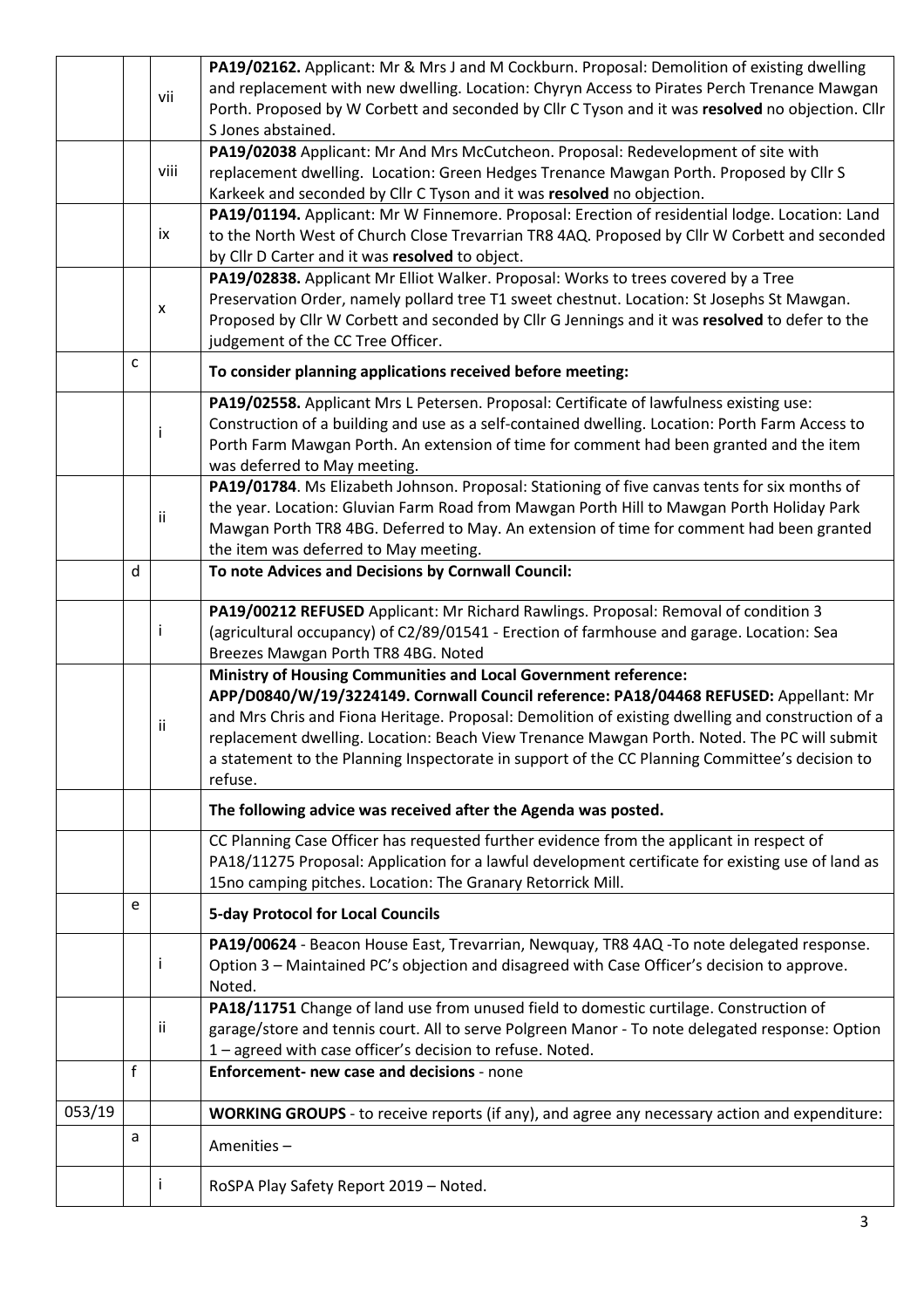|                                         |                                    | Ϊİ           | St Mawgan toilets - under review. Ladies toilets open for the Summer Season. Petty vandalism<br>reported.                                                                                                                                                                                                                                                                                                                                                                                                                       |  |  |  |  |  |
|-----------------------------------------|------------------------------------|--------------|---------------------------------------------------------------------------------------------------------------------------------------------------------------------------------------------------------------------------------------------------------------------------------------------------------------------------------------------------------------------------------------------------------------------------------------------------------------------------------------------------------------------------------|--|--|--|--|--|
|                                         |                                    | iii.         | Burial Ground - Burial Ground Survey to include Sexton Hut - circulated prior to meeting. The<br>Sexton Hut door has been replaced by the Maintenance Contractor. Report received of a dog<br>being exercised in the burial ground. Proposed by Cllr C Tyson and seconded by Cllr G Jennings<br>and it was resolved to purchase signs: 'No Dogs, except guide/assistance dogs, by Order of the<br>Parish Council'.<br>St Mawgan Community Hall - matters arising Action: Clerk to check if disabled access light is<br>working. |  |  |  |  |  |
|                                         |                                    | iv           |                                                                                                                                                                                                                                                                                                                                                                                                                                                                                                                                 |  |  |  |  |  |
|                                         |                                    | $\mathsf{v}$ | St Mawgan Playing Field - to agree to an area being hired for weekly outside fitness class.<br>Proposed by Cllr D Carter and seconded by Cllr S Jones and resolved to approve a 3-month<br>probationary period of permission and to request the applicant liaise with St Mawgan School and<br>Pre-School for suitable availability.                                                                                                                                                                                             |  |  |  |  |  |
|                                         | b<br>Transport and Rights of Way - |              |                                                                                                                                                                                                                                                                                                                                                                                                                                                                                                                                 |  |  |  |  |  |
|                                         |                                    | j.           | Waymark signage - suggested for footpath St Mawgan 409/20/1 to Mawgan Porth 409/31/1 & 2<br>and 409/33/1. - CC Countryside Access have kindly agreed to provide two signs and service<br>checks at Menalyhl Yard and Retorrick junction. Anticipated delivery May, PC to install.                                                                                                                                                                                                                                               |  |  |  |  |  |
|                                         |                                    | ii           | Valley Road - speed alert. Action. Clerk to refer to CC Highways Dept for assessment.                                                                                                                                                                                                                                                                                                                                                                                                                                           |  |  |  |  |  |
|                                         | $\mathsf{C}$                       |              | Beach and Environment - Proposed by Cllr C Tyson and seconded by Cllr G Jennings and it was<br>resolved to purchase one double waste bin in the sum of £392.99 + vat for Mawgan Porth Beach.                                                                                                                                                                                                                                                                                                                                    |  |  |  |  |  |
|                                         | $\mathsf{d}$                       |              | Neighbourhood Plan - Action: Chair and Cllr D Carter to thank and accept Cllr J Kenny's<br>(Newquay TC) offer of advice to further the development of a NP for St Mawgan-in-Pydar.                                                                                                                                                                                                                                                                                                                                              |  |  |  |  |  |
| 054/19<br><b>REPORTS FROM MEETINGS:</b> |                                    |              |                                                                                                                                                                                                                                                                                                                                                                                                                                                                                                                                 |  |  |  |  |  |
|                                         | a                                  |              | Meet the Planners - Cllrs W Corbett and D Carter attended the meeting at Wadebridge                                                                                                                                                                                                                                                                                                                                                                                                                                             |  |  |  |  |  |
|                                         | b                                  |              | Cornwall Airport Newquay Consultative Forum Meeting Cllr G Jenning's attended the meeting<br>held in March.                                                                                                                                                                                                                                                                                                                                                                                                                     |  |  |  |  |  |
|                                         | $\mathsf{C}$                       |              | Community Network Partnership - The Chair and Cllr D Carter attended the meeting held at St<br>Mawgan.                                                                                                                                                                                                                                                                                                                                                                                                                          |  |  |  |  |  |
| 055/19                                  |                                    |              | To note and discuss (if appropriate) the correspondence received since the last meeting and                                                                                                                                                                                                                                                                                                                                                                                                                                     |  |  |  |  |  |
|                                         |                                    |              | any associated actions and expenditure:                                                                                                                                                                                                                                                                                                                                                                                                                                                                                         |  |  |  |  |  |
|                                         | a                                  |              | Watergate Bay Speed Hill Climb 2019. Action. Clerk to send a letter to the organisers requesting<br>PC consultation.                                                                                                                                                                                                                                                                                                                                                                                                            |  |  |  |  |  |
|                                         | b                                  |              | Supplementary Planning Document Consultation. Noted.                                                                                                                                                                                                                                                                                                                                                                                                                                                                            |  |  |  |  |  |
|                                         | c                                  |              | Climate Emergency Plan. Noted.                                                                                                                                                                                                                                                                                                                                                                                                                                                                                                  |  |  |  |  |  |
| 056/19                                  |                                    |              | <b>FINANCE and LEGISLATION:</b>                                                                                                                                                                                                                                                                                                                                                                                                                                                                                                 |  |  |  |  |  |
|                                         | a                                  |              | To note any income received: Bank Interest £1.72, HMRC Vat reclaimed to end Feb £1327.96,<br>Grantscape £1260 - Denzell Downs Community Benefit Fund Grant for Dune Erosion Survey.<br>Noted                                                                                                                                                                                                                                                                                                                                    |  |  |  |  |  |
|                                         | b                                  |              | Internal Control-                                                                                                                                                                                                                                                                                                                                                                                                                                                                                                               |  |  |  |  |  |
|                                         |                                    | i            | Bank Reconciliation – to approve 4 <sup>th</sup> quarter (previously circulated). Proposed by Cllr S Karkeek<br>and seconded by Cllr G Jennings and it was resolved to approve. The Chair signed the document.                                                                                                                                                                                                                                                                                                                  |  |  |  |  |  |
|                                         |                                    | Ϊİ           | Budget Monitoring - to approve 4 <sup>th</sup> quarter (previously circulated). Proposed by Cllr G Jennings<br>and seconded by Cllr S Karkeek it was resolved to approve. The Chair signed the document.                                                                                                                                                                                                                                                                                                                        |  |  |  |  |  |
|                                         |                                    |              | 4 <sup>th</sup> quarter check - member of Internal Control Working Group to undertake prior to annual                                                                                                                                                                                                                                                                                                                                                                                                                           |  |  |  |  |  |
|                                         |                                    | iii          | audit. Cllr D Carter had completed check prior to meeting. Chair counter-signed Internal Control<br>document.                                                                                                                                                                                                                                                                                                                                                                                                                   |  |  |  |  |  |
|                                         | c                                  |              | Financial Regulation review 2019/20 - to approve (previously circulated). Proposed by Cllr W<br>Corbett and seconded by Cllr G Jennings and it was resolved to approve.                                                                                                                                                                                                                                                                                                                                                         |  |  |  |  |  |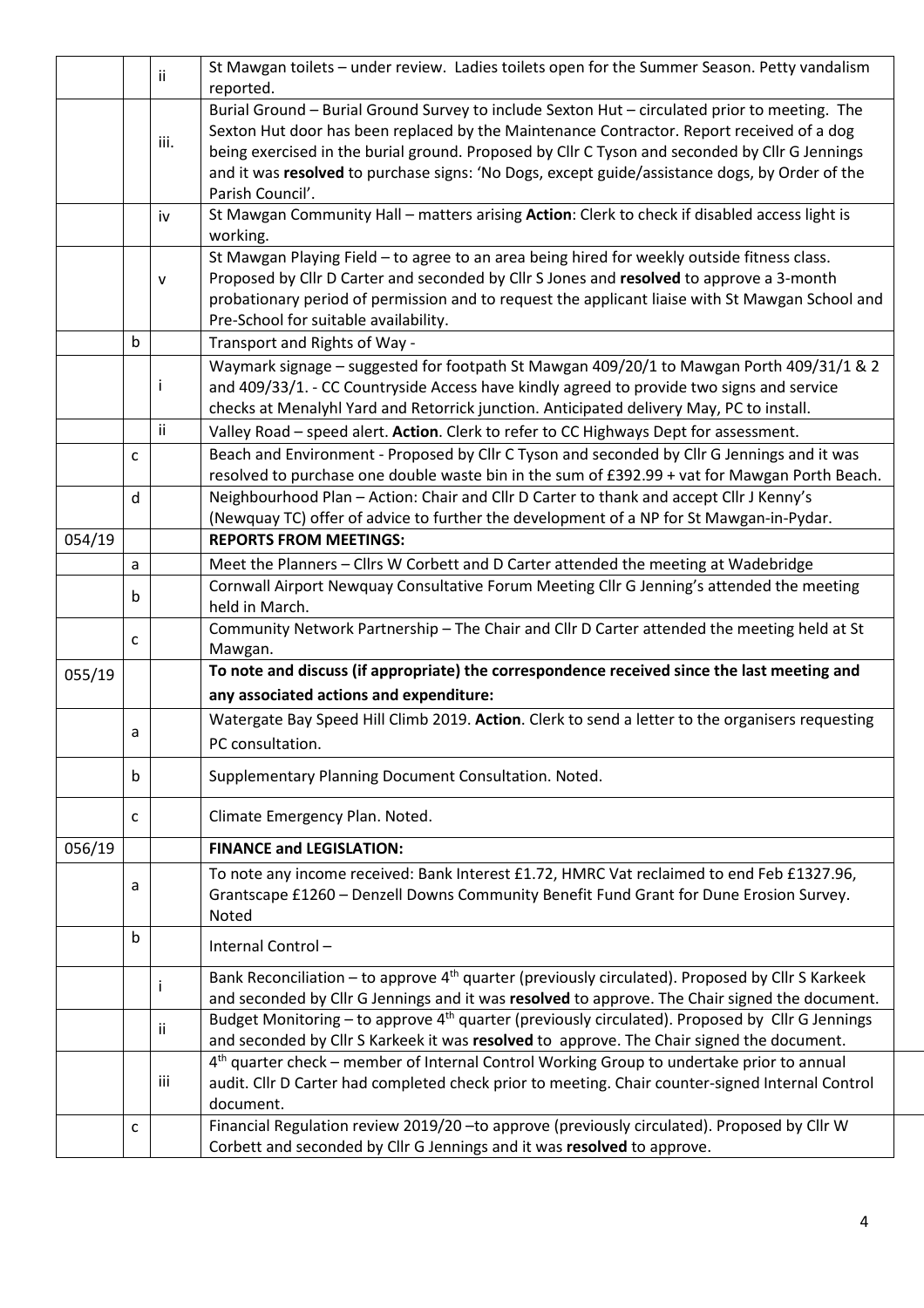|        | d | Cornwall ALC Limited - to approve renewal of annual membership subscription 2019/2020 in the<br>sum of £387.37 + VAT. Proposed by Cllr W Corbett and seconded by Cllr G Jennings and it was<br>resolved to approve.                                      |
|--------|---|----------------------------------------------------------------------------------------------------------------------------------------------------------------------------------------------------------------------------------------------------------|
|        | e | NFU Mutual – to approve renewal of commercial motor vehicle insurance for ride-on mower in<br>the sum of £109.28. Proposed by Cllr W Corbett and seconded by Cllr C Tyson and it was<br>resolved to approve.                                             |
|        | f | Online Banking - to approve bank account signatories to sign the online banking mandate to<br>enable internet payments in accordance with Financial Regulations 2019/20. Proposed by Cllr C<br>Tyson and Cllr G Jennings and it was resolved to approve. |
|        | g | NEST Pension – to approve the Direct Debit Mandate for PC statutory pension contributions and<br>duly signed by two authorised signatories. Proposed by Cllr W Corbett and seconded by Cllr C<br>Tyson and it was resolved to approve.                   |
|        | h | Accounts - to approve invoices for payment and sign cheques at the end of the meeting<br>(list circulated prior to the meeting). Proposed by Cllr C Tyson and seconded by Cllr W Corbett<br>and resolved to approve.                                     |
| 057/19 |   | Notice of items for the next Agenda:<br>(note – no decisions can be taken on any item raised under this heading).                                                                                                                                        |
| 058/19 |   | Close of meeting 9.30pm                                                                                                                                                                                                                                  |

# Schedule of Payments Sheet

|                                 |                                                       |          | Minute    |
|---------------------------------|-------------------------------------------------------|----------|-----------|
| <b>Name</b>                     | <b>Details</b>                                        | Amount £ | Ref       |
| <b>Cornwall Council</b>         | Rates 1st half - Burial Ground                        | 271.55   |           |
| Paid early to avoid penalty     |                                                       |          |           |
| A Hayne                         | Clerk's Salary & Expenses - March                     | 839.06   |           |
| S Plant                         | Maintenance Contract - March &<br>Expenses            | 866.84   |           |
|                                 | Footpath Contract - March                             | 100.00   |           |
| A Prowse                        | St Mawgan Toilet Clean - March & spare<br>keys        | 218.00   |           |
| Vodafone Ltd                    | Mobile phone - March                                  | 11.00    |           |
| <b>Reef Water Solutions Ltd</b> | Water Hygiene Service visit - March                   | 35.00    |           |
| Playsafety Limited              | RoSPA Annual Playground Inspection<br>2019/20         | 86.40    | 040/19(a) |
| Cornwall ALC Ltd                | Annual Membership Subscription<br>2019/20             | 432.85   | 056/19(d) |
| <b>NFU Mutual</b>               | Ride on Mower Commercial Insurance<br>Renewal 2019/20 | 109.28   | 056/19(e) |
| <b>Cornwall Council</b>         | Tree works Survey                                     | 780.00   | 007/19(d) |
| D Vickery                       | Bus Shelter contract - 4 of 4                         | 100.00   |           |